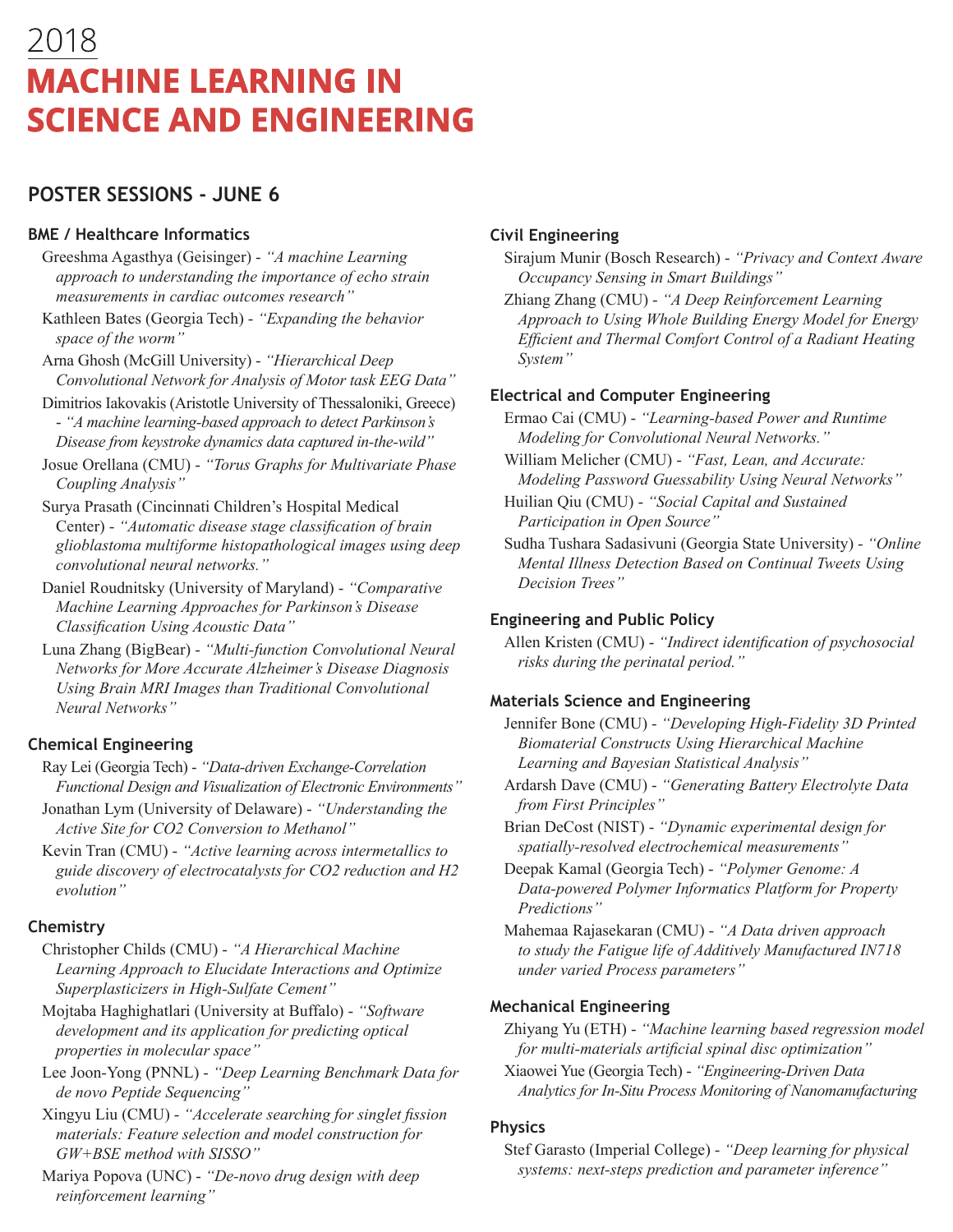## **POSTER SESSIONS - JUNE 7**

#### **BME / Healthcare Informatics**

- Solomon Abiola (University of Rochester) *"Node: A Network Based Approach to Infectious Disease Modelling in Real-time During the Lagos, Nigeria Ebola Outbreak Using mHealth"*
- Shivesh Chaudhary (Georgia Tech) *"Automatic identity determination of neurons in whole-brain recordings using Conditional Random Fields"*
- Alvaro Ulloa (Geisinger) *"Electronic Health Records Simulation Framework for Unsupervised Clustering"*
- Yuanda Zhu (Georgia Tech) *"Prediction of Heart Transplant Rejection Using Histopathological Whole-Slide Imaging"*

#### **Chemical Engineering**

- Jinchao Feng (University of Massachusetts Amherst) - *"Model-Form Uncertainty Quantification in Fuel Cell Design"*
- Dilip Krishnamurthy (CMU) - *"Machine Learning Generalized Geometric Descriptors for Oxygen Reduction Activity on Transition Metal Sulfides"*
- Aini Palizhati (CMU) - *"Using Data Science to Reduce Large Reaction Networks in Catalysis"*
- Hemanth Pillai (Virginia Polytechnic Institute) - *"A Machine Learning Model for Accelerating Biomimetic Electrocatalyst Discovery"*
- Jiamin Wang (Virginia Polytechnic Institute) - *"Machine Learning Molecular Dynamics for Understanding Nonadiabatic Surface Reactions"*
- Junwoong Yoon (CMU) - *"Surfactant Design with Molecular Simulations and Machine Learning"*
- Jiazhou Zhu (Clemson University) - *"Expanding Methods from Computationally-Driven Design of Catalysts to Designing Advanced Materials"*

#### **Chemistry**

*No presentations during this session*

## **Civil Engineering**

- Fabricio Flores (CMU) *"People counting in indoor environments for improving energy efficiency of HVAC systems"*
- Jingxiao Liu (CMU) *"A Damage Localization and Quantification Algorithm for Indirect Structural Health Monitoring of Bridges Using Multi-Task Learning"*
- Zhen Liu (Michigan Technological University) *"Deep Learning with Convolutional Neural Network for the Stability Analysis of Geosystems"*
- Ivan Mutis (Illinois Institute of Technology, Chicago) - *"On the Improved Estimation of Living Space Occupancy Using Human Poses Inferred with Computer Vision and Deep Learning to Automate Comfort Controls"*
- Yongjia Yu (Tsinghua University) - *"Improving the accuracy of near-real-time seismic loss estimation using post-earthquake remote sensing images and logistic classification method"*

# **Electrical and Computer Engineering**

- Mark Blanco (CMU) *"Reinforcement Learning for Thermal and Power Management in Mobile Multicore Systems"*
- Jeong Haewon (CMU) - *"Reliable Machine Learning Using Unreliable Components: From Matrix Operations to Neural Networks"*
- Ke-Jou Hsu (Georgia Tech) - *"Fast video processing on distributed edge with machine learning application"*
- Suyash Nigam (CMU) - *"PointVox: A deep learning framework to convert point-cloud representation to voxelized representation"*
- Arun Rajagopalan (Illinois Inst. Tech) *"On the Improved Estimation of Living Space Occupancy using Human Poses Inferred with Computer Vision and Deep Learning to Automate Comfort Controls"*
- Dutta Sanghamitra (CMU)
- Yu Zhang *"Wind Power Forecasting: A Joint Clustering and Regression Approach"*

## **Engineering and Public Policy**

- Quay Amanda (CMU) *"Predicting Agricultural Soil Salinity using Landsat Imagery in California's San Joaquin Valley"*
- Patrick Funk (CMU) *"The science of art-to-science: Expert judgment at the technical frontier and the case of metal additive manufacturing in aerospace"*
- Acharya Prithvi (CMU) *"Machine Learning to Improve Vehicle Emissions Inspection Reliability"*

## **Materials Science and Engineering**

- Andrew Castillo (Georgia Tech) *"Bayesian Framework for the Estimation of the Single Crystal Parameters from Spherical Indentation Stress-Strain Measurements"*
- Patxi Fernandez-Zelaia (Georgia Tech) *"TBD"*
- Sepideh Hashemi (Georgia Tech) *"Process-structure linkage for static recrystallization of cubic materials"*
- Christopher Kantzos (CMU) *"Use of Advanced Regression and Computer Vision Techniques for Evaluation of Process Parameter Modifications for Metal Additive Manufacturing"*
- Aditya Menon (CMU) *"Understanding particle and solution variables for optimization of dispersant composition in pozzolan modified ordinary portland cement via gaussian process regression"*

#### **Mechanical Engineering**

*No presentations during this session*

## **Physics**

Michelle Ntampaka (Harvard University) - *"Probing the Epoch of Reionization with Convolutional Neural Networks"*